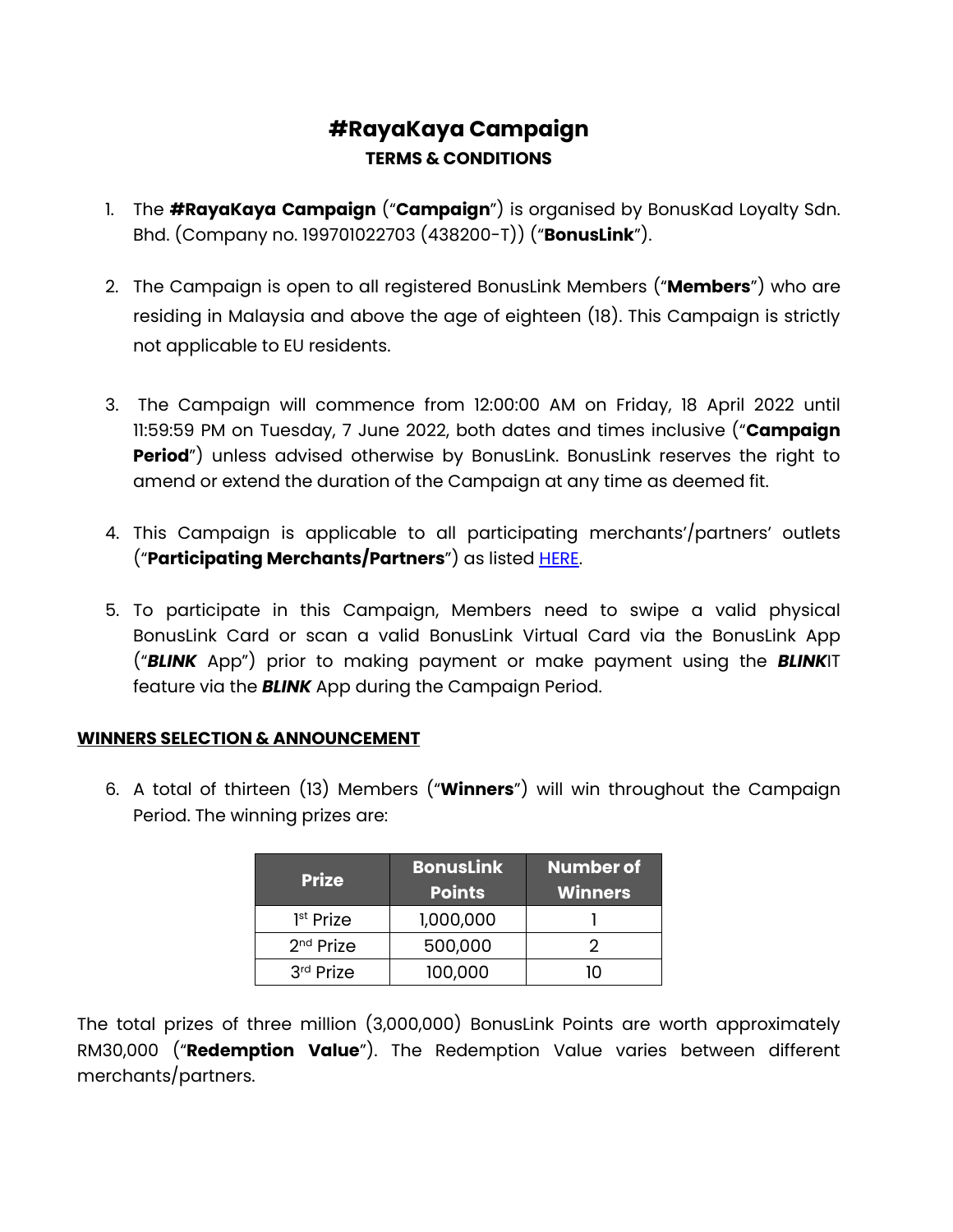- 7. Top thirteen (13) highest spenders at any of the Participating Merchants/Partners during the Campaign Period will be shortlisted as the Winners. For the avoidance of doubt, the highest spenders are selected based on the total amount in Ringgit Malaysia ("**RM**") spent at the Participating Merchants/Partners.
- 8. A shortlisted Winner will be contacted by BonusLink via a phone call ("**Phone Call**"). For example:
	- *i. Should the first attempt to contact a shortlisted Winner via Phone Call fail, i.e. no answer, telephone number not in service, no connection etc, BonusLink will attempt to contact the shortlisted Winner again at least two (2) more times on the same/next day from when the first call attempt was made. Where such further attempts to contact the shortlisted Winner are unsuccessful, BonusLink reserves the right to select another shortlisted Winner through a Phone Call, in place of the original shortlisted Winner who could not be contacted and the same process will be repeated until a new shortlisted Winner is determined.*
- 9. Once the shortlisted Winner receives a Phone Call and the required identity verification is completed, the shortlisted Winner will be required to answer BonusLink related questions correctly before he/she is eligible to receive the Prize. If any answer to any question is incorrect, he/she will be disqualified from the Campaign and another Winner will be selected.
- 10. Winners will be selected and announced within **four (4) months** from the Campaign end date. Winners will receive the Prizes, awarded in the form of BonusLink Points. The said BonusLink Points will be credited into Winners' BonusLink accounts within two (2) weeks after receiving the notification of win.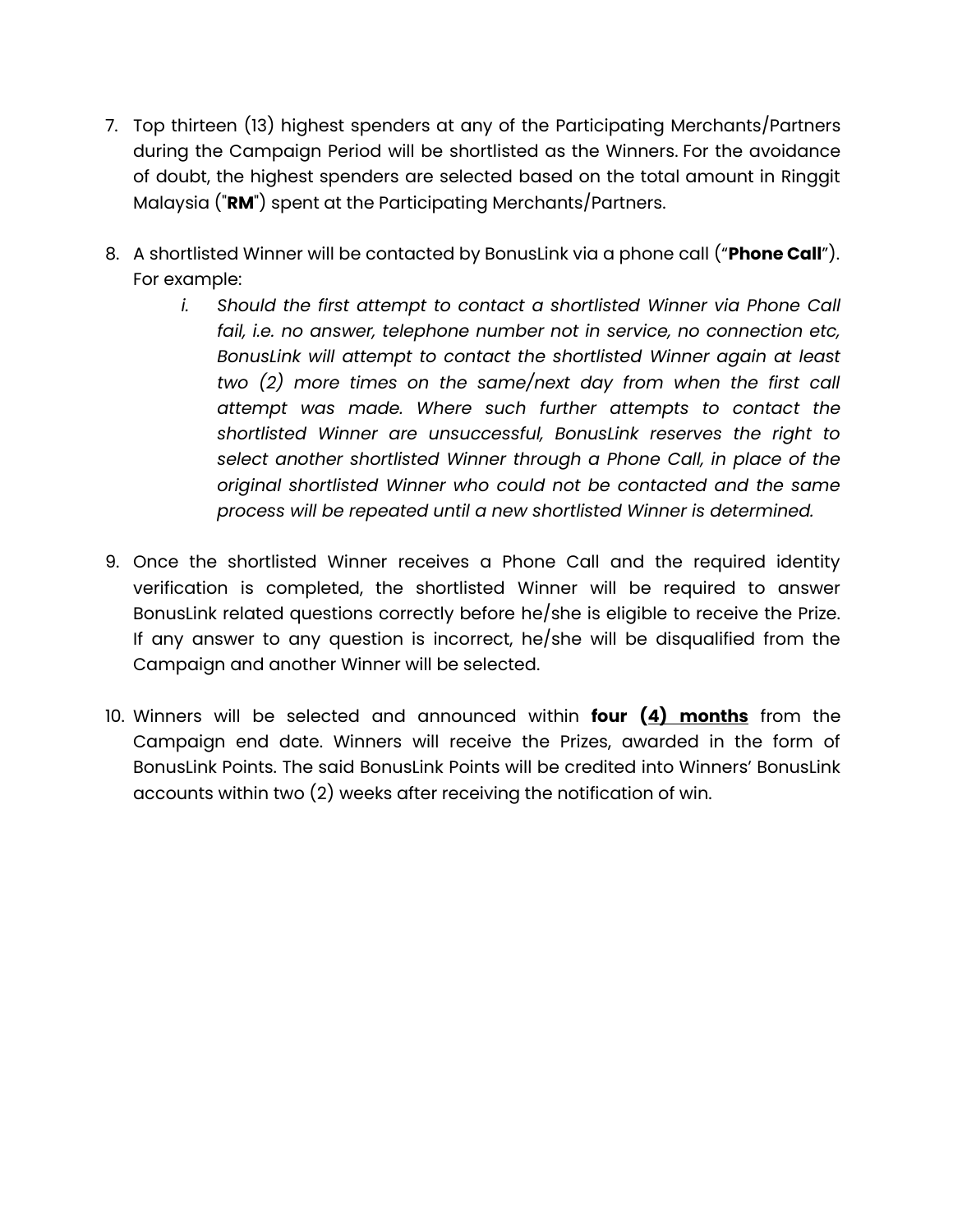## **GENERAL TERMS AND CONDITIONS**

- 1. By participating in this Campaign, Members are deemed to have read, understood and agreed to be legally bound by the Terms and Conditions of this Campaign as stated herein and any additional Terms and Conditions stipulated by BonusLink from time to time (as may be applicable) including all decisions of BonusLink in all matters without limitation or qualification related thereto.
- 2. All BonusLink's decision on all matters including but not limited to the eligibility of the Members and/or Campaign mechanics for this Campaign or in the event of any dispute shall be final and binding and no correspondence or appeals shall be entertained.
- 3. BonusLink reserves the absolute right, at any time, to verify the validity of any successful transactions and/or eligible Members at any point in time.
- 4. Retrospective claims by Members for the award of BonusLink Points will not be entertained. Any request by Members to provide their BonusLink Card Number and/or to be eligible for BonusLink Points after exiting the Participating Merchants/Partners or the dedicated page in *BLINK* app (whichever applicable) will not be entertained. Only Members who fulfil the Campaign Terms and Conditions shall be eligible for the award of BonusLink Points.
- 5. BonusLink reserves the absolute right to revise the BonusLink Points to be awarded from time to time without any prior notice to any party including but not limited to the Members.
- 6. BonusLink reserves the right at their sole discretion to disqualify any Member and/or to retract or forfeit the award of BonusLink Points from any Member if they believe the Member has (singularly or jointly with any other Member) undertaken fraudulent practice and/or activities to earn the BonusLink Points or undertaken any activities that are or may be harmful to this Campaign or to BonusLink.
- 7. BonusLink reserves the absolute right to cancel, terminate or suspend this Campaign with or without any prior notice and/or assigning any reason. For the avoidance of doubt, cancellation, termination or suspension of the Campaign by BonusLink shall not entitle any party including but not limited to the Members to any claim or compensation against BonusLink for any and all losses and/or damages suffered or incurred as a direct or indirect result of the act of cancellation, termination or suspension.